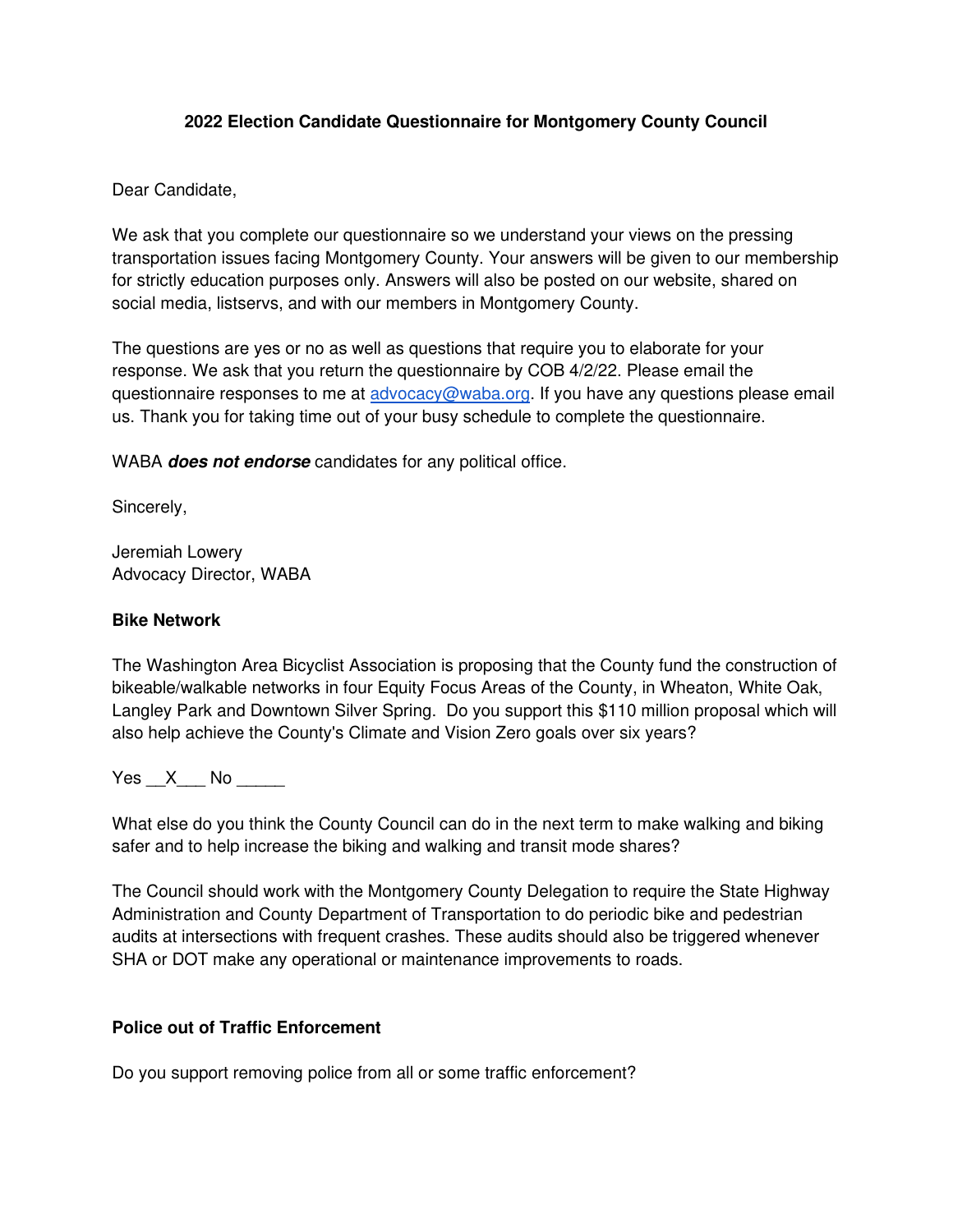Yes No X

How will you balance the need for traffic enforcement and equity while in office? I support removing police enforcement from minor traffic offenses, such as repair orders or minor speeding (i.e. less than 15 miles over the speed limit). In these cases, I believe an officer should be able to generate a citation and/or repair order and have it mailed directly to vehicles registered address. I do not support from removing police from DUI enforcement, excessive speeding, drag racing or other reckless driving.

#### **Trails - repaving**

Do you support fully funding the budget request of the Parks Department to include monies for repaving the Sligo, Rock Creek and Capital Crescent Trails?

Yes X No  $\blacksquare$ 

## **Tunnel**

Do you support funding the \$55m project for this important regional trail connection through downtown Bethesda?

Yes X \_\_\_ No \_\_\_\_\_

Do you support funding that will complete construction of the project within the current FY 23-28 CIP period or sooner/later?

Yes X No  $\blacksquare$ 

#### **270 widening**

Do you support or oppose the proposal to widen parts of I-495 and I-270 to add four express toll lanes?

Support \_\_\_\_ Oppose \_\_X\_\_\_\_

Why or why not? And how would you show that support or opposition. Do you support other new highways or road expansions?

I oppose the state's proposed Managed Lanes project because it will likely result in more traffic, it has unresolved stormwater management issues, and it will negatively impact cultural and